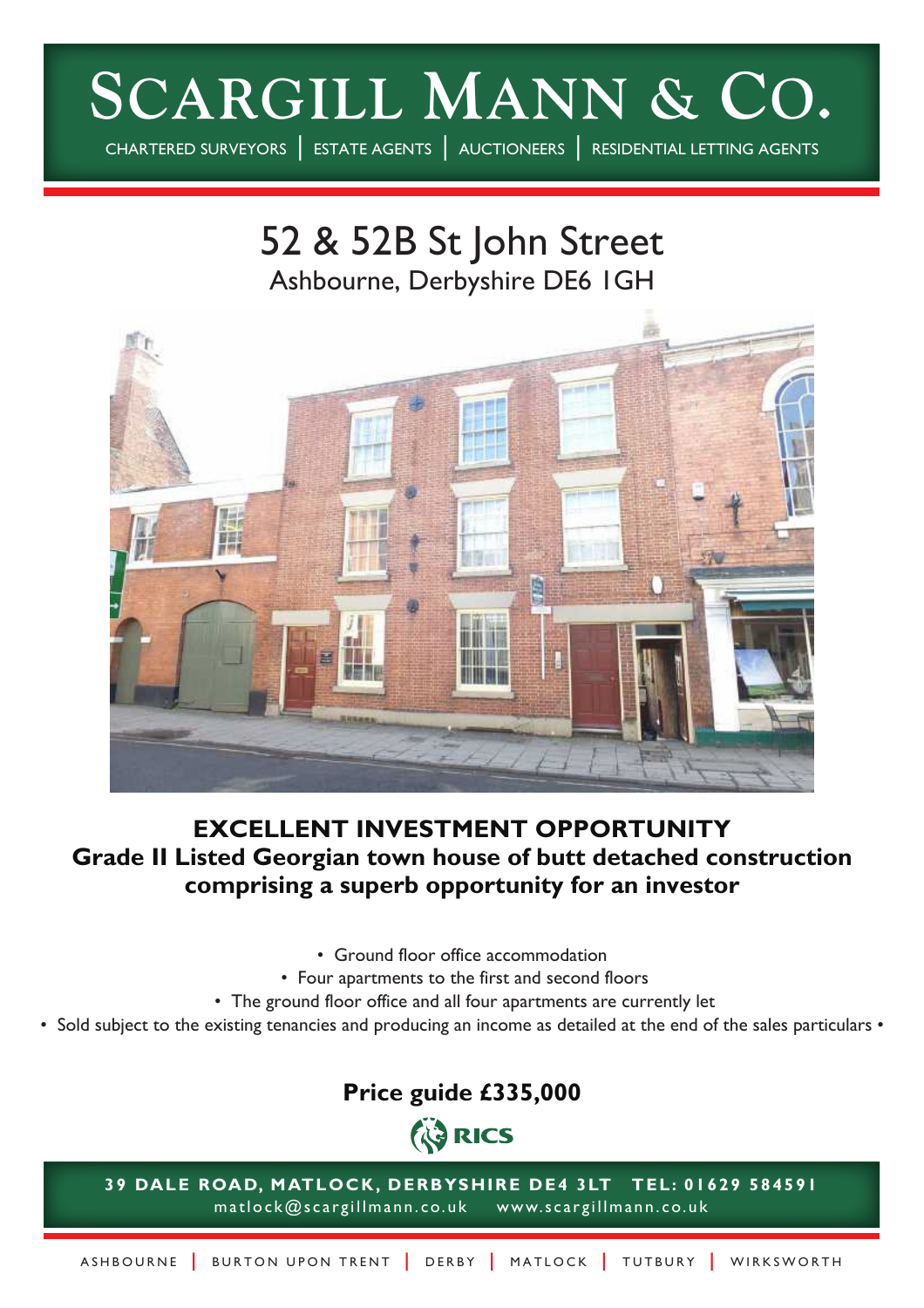#### GENERAL INFORMATION

An opportunity to acquire an excellent investment close to the very sought after old market town of Ashbourne.

The ground floor space (currently unlet) and there are two apartments to the first floor and two apartments to the second floor all of which are let.

The property is Grade II Listed as a building of special and/or architectural interest believed to date from the mid 18th century. It is constructed of brick beneath a roof of Staffordshire Blue tiles.

The market town of Ashbourne known as the Gateway to the famous Peak District National Park provides an excellent and varied range of amenities including shops, schools, transport and recreational facilities and is situated only 13 miles west of Derby city centre. The A50 dual carriageway is located miles 8 miles south of the town and provides convenient onward travel to the M6 and Stoke on Trent to the west and other East Midlands centres to the east.

# **ACCOMMODATION**

#### 52 ST JOHN STREET

(Currently trading)

Six-panel entrance door to:

# RECEPTION 3.54m x 4.71m (11'7" x 15'5")

Central heating radiator. Sash window. Telephone jack point. Fluorescent lighting.

# OFFICE ONE 4.70m x 3.19m (15'5" x 10'6")

Central heating radiator. Fluorescent lighting. Sash window with secondary glazing. Telephone jack point.

# INNER HALL

Central heating radiator.

## OFFICE TWO 4.10m x 3.58m (13'5" x 11'9")

Central heating radiator. Fluorescent lighting. Built-in storage cupboard. Double glazed window.

# STAFF KITCHEN 2.92m x 3.59m (9'7" x 11'9")

Roll-edged preparation surface with tiled surround inset stainless steel sink unit, under cupboards and appliance space beneath. Wall mounted Glow-worm Swiftflo gas fired central heating boiler. Fluorescent lighting. Double glazed window. Central heating radiator.

## SEPARATE STAFF CLOAKROOM FACILITIES

Having white fittings including a wash basin with tiled splashback, low suite w.c. Central heating radiator.

Door from the inner hall area to:

Steps down to a small walled courtyard.

# 52B ST JOHN STREET, ASHBOURNE

Six-panel door to:

# COMMUNAL ENTRANCE HALL

Staircase to the first and second floors off.

# CELLAR AREA 25'5" x 14'8" (7.75m x 4.47m)

#### VAULTED CELLAR OFF

#### STORE ROOM 14'11" x 14'7" (4.55m x 4.45m)

Enclosed staircase to the main hall of the apartment accommodation

#### ON THE FIRST FLOOR

LANDING Storage cupboard off.

# APARTMENT ONE

# ENTRANCE HALL

L-SHAPED LOUNGE/DINING ROOM With RECESSED KITCHEN OFF comprising: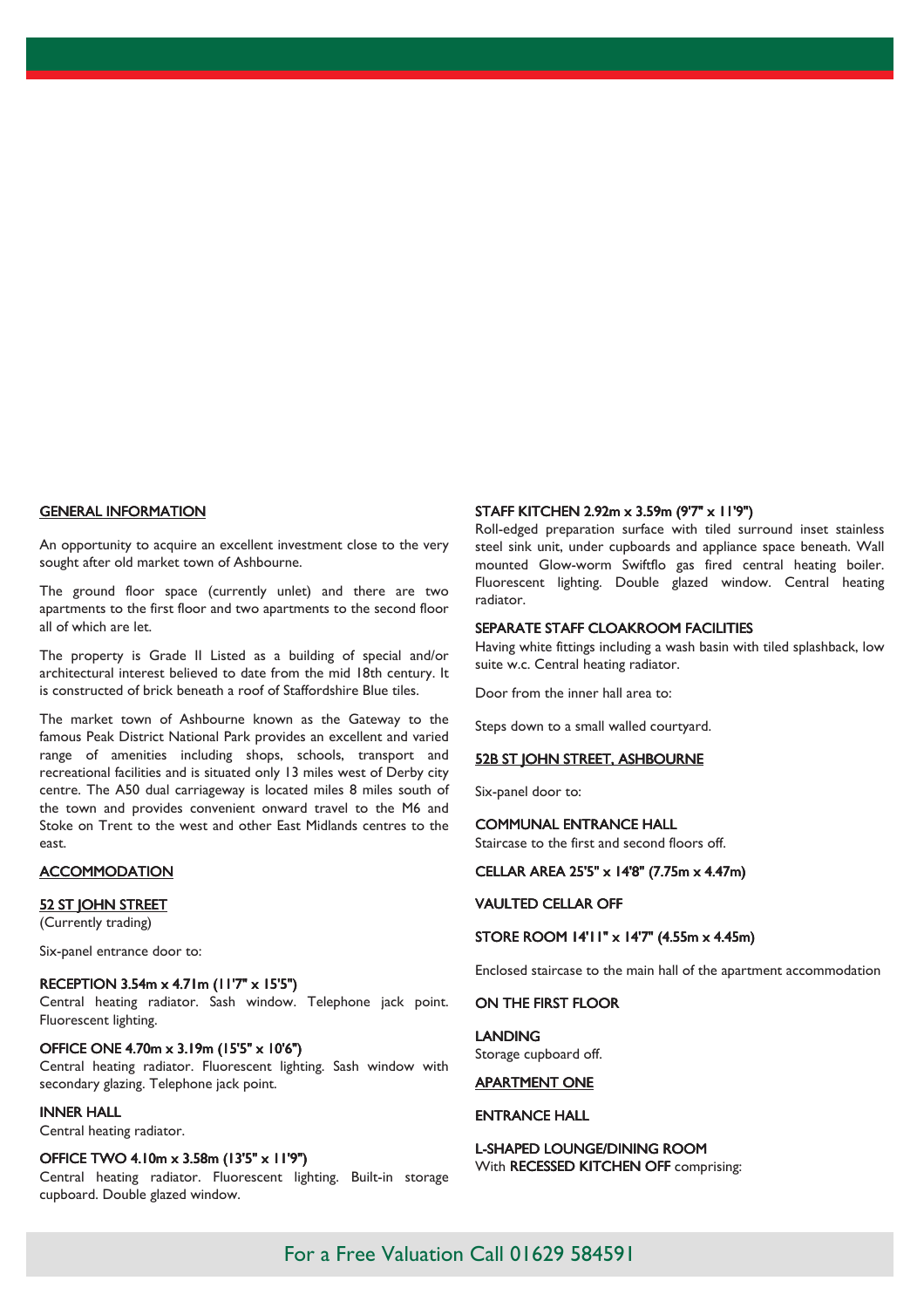## LOUNGE/DINING AREA 6.19m x 2.68m (20'4" x 8'10")

Electric night storage heaters. Double glazed windows.

# KITCHEN AREA 2.66m x 1.95m (8'9" x 6'5")

Roll-edged preparation surface with tiled surround, inset stainless steel sink unit with under cupboards drawers and appliance space beneath. Adjacent cooker recess. Further base unit. Double eyelevel cupboard. Extractor fan. Double glazed window.

# Wide square archway to BEDROOM AREA OFF measuring 3.29m x 2.07m (10'9" x 6'9")

# BATHROOM

Having a white suite complemented by half ceramic wall tiling and including a panelled bath, hand grips and separate Gainsborough electric shower over, pedestal wash basin with strip light over incorporating a shaver point, low suite w.c., electric extractor fan. Airing cupboard with insulated hot water cylinder and fitted immersion heater and shelf.

# APARTMENT TWO

#### ENTRANCE HALL

Having airing cupboard with insulated hot water cylinder and fitted immersion heater.

# LOUNGE/DINING ROOM/FITTED KITCHEN 5.39m x 3.68m  $(17'8" \times 12'1")$

Electric night storage heater. Two secondary glazed sash windows providing a very pleasant view over the old Ashbourne street. The kitchen area features a roll edged preparation surface with tile surround, inset stainless steel sink unit, under cupboards, drawers and appliance space beneath including plumbing for an washing machine. Adjacent cooker recess. Further base unit. Further eye level cupboard. Utility recess with fitted shelf.

# BEDROOM 3.55m x 2.96m (11'8" x 9'9")

Electric panel radiator. Secondary glazed sash window again overlooking St John Street.

# HALF TILED BATHROOM

With white fittings including a panelled bath with hand grips and

separate Triton Total 2 electric shower over. Pedestal wash basin. Low suite w.c. Electric extractor fan. Striplight incorporating a shaver point. Wall mounted Dimplex fan-assisted heater.

# ON THE SECOND FLOOR

#### SEMI-GALLERIED LANDING

Sash window.

# APARTMENT THREE

# ENTRANCE HALL

Built-in airing cupboard with insulated hot water cylinder, fitted immersion heater and shelf.

# LOUNGE/DINING AREA 6.07m x 2.57m (19'11" x 8'5")

Two electric night storage heaters. Fine exposed ceiling truss. Two double glazed window.

# KITCHEN AREA 2.37m x 1.94m (7'9" x 6'4")

Roll-edged L-shaped preparation surface with ceramic tiled surround, inset stainless steel sink unit and appliance space beneath. Adjacent cooker recess. Further base unit with drawers beneath and tiled splashback. Double eye-level cupboard. Velux double glazed rooflight.

Wide square archway from the lounge area to:

# BEDROOM 4.00m x 2.15m (13'1" x 7'1")

Velux double glazed roof light.

# HALF TILED BATHROOM

With white suite including a panelled bath, handgrips and separate Mira Advance electric shower over. Pedestal wash basin strip light over incorporating a shaver point. Low suite w.c. Extractor fan. Wall mounted Dimplex fan-assisted heater. Velux double glazed rooflight.

## APARTMENT FOUR

## ENTRANCE HALL

# LOUNGE/DINING ROOM/FITTED KITCHEN 5.39m x 4.79m (17'8" x 15'9")